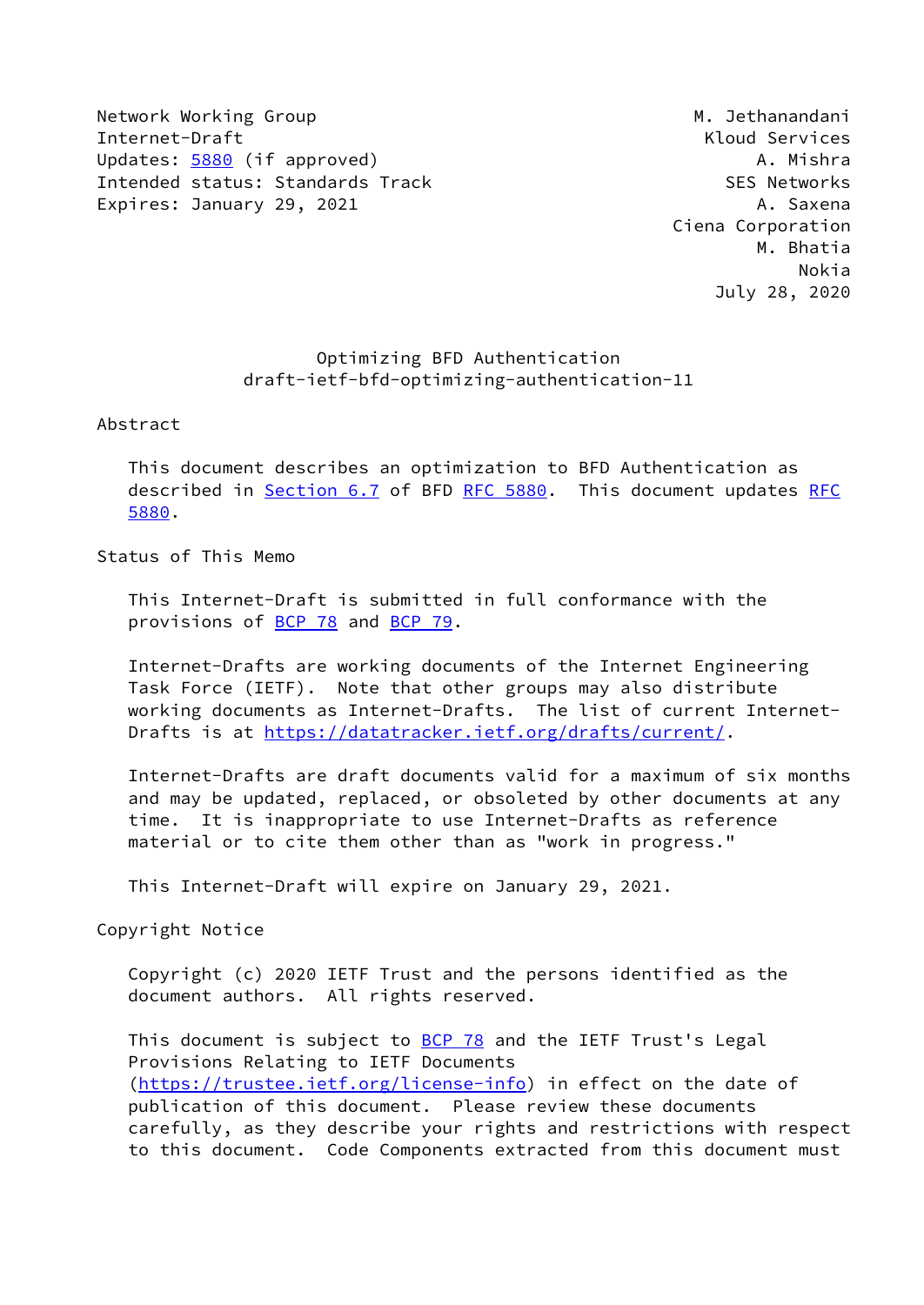<span id="page-1-1"></span>

|  |  | July 2020                       |
|--|--|---------------------------------|
|  |  | BFD Authentication Optimization |

 include Simplified BSD License text as described in Section 4.e of the Trust Legal Provisions and are provided without warranty as described in the Simplified BSD License.

### Table of Contents

| 1.1. Requirements Language 3  |  |
|-------------------------------|--|
|                               |  |
|                               |  |
|                               |  |
|                               |  |
|                               |  |
|                               |  |
| 6.1. Normative References 7   |  |
| 6.2. Informative References 7 |  |
|                               |  |
|                               |  |

## <span id="page-1-0"></span>[1](#page-1-0). Introduction

Authenticating every BFD [\[RFC5880](https://datatracker.ietf.org/doc/pdf/rfc5880)] control packet with a Simple Password, or with a MD5 Message-Digest Algorithm [\[RFC1321](https://datatracker.ietf.org/doc/pdf/rfc1321)], or Secure Hash Algorithm (SHA-1) algorithms is a computationally intensive process. This makes it difficult, if not impossible to authenticate every packet - particularly at faster rates. Also, the recent escalating series of attacks on MD5 and SHA-1 described in Finding Collisions in the Full SHA-1 [\[SHA-1-attack1\]](#page-8-0) and New Collision Search for SHA-1 [[SHA-1-attack2\]](#page-8-1) raise concerns about their remaining useful lifetime as outlined in Updated Security Considerations for the MD5 Message-Digest and the HMAC-MD5 Algorithm [\[RFC6151](https://datatracker.ietf.org/doc/pdf/rfc6151)] and Security Considerations for the SHA-0 and SHA-1 Message-Digest Algorithm [\[RFC6194](https://datatracker.ietf.org/doc/pdf/rfc6194)]. If replaced by stronger algorithms, the computational overhead, will make the task of authenticating every packet even more difficult to achieve.

 This document proposes that only BFD control packets that signal a state change, a demand mode change (to D bit) or a poll sequence change (P or F bit change) in a BFD control packet be categorized as a significant change. This document also proposes that all BFD control packets which signal a significant change MUST be authenticated if the session's bfd.AuthType is non-zero. Other BFD control packets MAY be transmitted and received without the A bit set.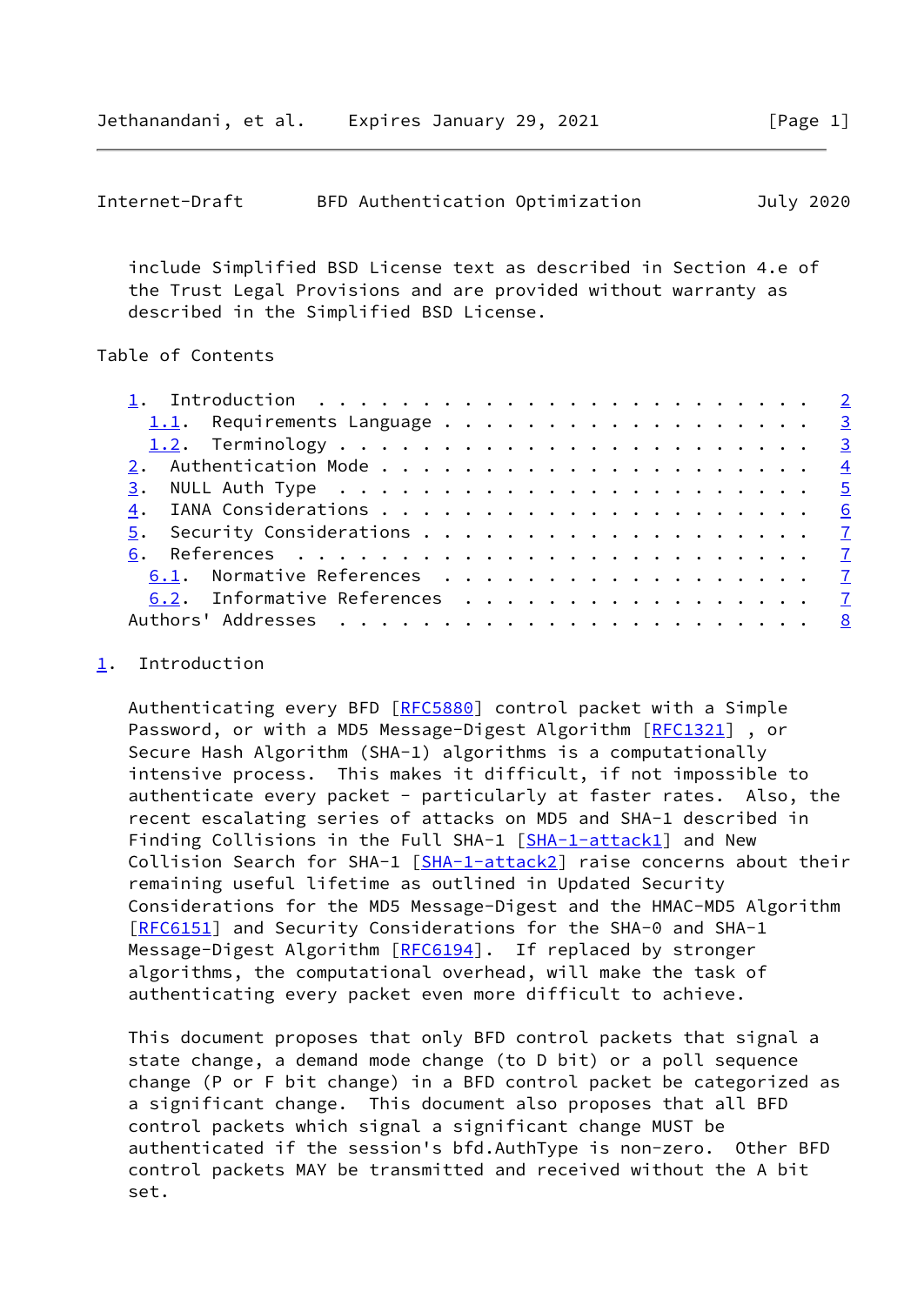Most packets that are transmitted and received have no state change associated with them. Limiting authentication to packets that affect a BFD session state allows more sessions to be supported with this optimized method of authentication. Moreover, most BFD control

Jethanandani, et al. Expires January 29, 2021 [Page 2]

<span id="page-2-1"></span>Internet-Draft BFD Authentication Optimization July 2020

 packets that signal a significant change are generally transmitted at a slower interval of 1s, leaving enough time to compute the hash.

 To detect a Man In the Middle (MITM) attack, it is also proposed that a BFD control packet without a significant change be authenticated occasionally. The interval of the BFD control packets without a significant change can be configured depending on the detect multiplier and the capability of the system. As an example, this could be equal to the detect multiplier number of packets.

 The rest of the document is structured as follows. [Section 2](#page-3-0) talks about the changes to authentication mode as described in BFD [\[RFC5880](https://datatracker.ietf.org/doc/pdf/rfc5880)]. [Section 3](#page-5-0) goes into the details of the new Authentication Type.

<span id="page-2-0"></span>[1.1](#page-2-0). Requirements Language

 The key words "MUST", "MUST NOT", "REQUIRED", "SHALL", "SHALL NOT", "SHOULD", "SHOULD NOT", "RECOMMENDED", "MAY", and "OPTIONAL" in this document are to be interpreted as described in [BCP 14](https://datatracker.ietf.org/doc/pdf/bcp14) [[RFC2119](https://datatracker.ietf.org/doc/pdf/rfc2119)] [\[RFC8174](https://datatracker.ietf.org/doc/pdf/rfc8174)] when, and only when, they appear in all capitals, as shown here.

<span id="page-2-2"></span>[1.2](#page-2-2). Terminology

 The following terms used in this document have been defined in BFD [\[RFC5880](https://datatracker.ietf.org/doc/pdf/rfc5880)].

- o Detect Multiplier
- o Detection Time

The following terms are introduced in this document.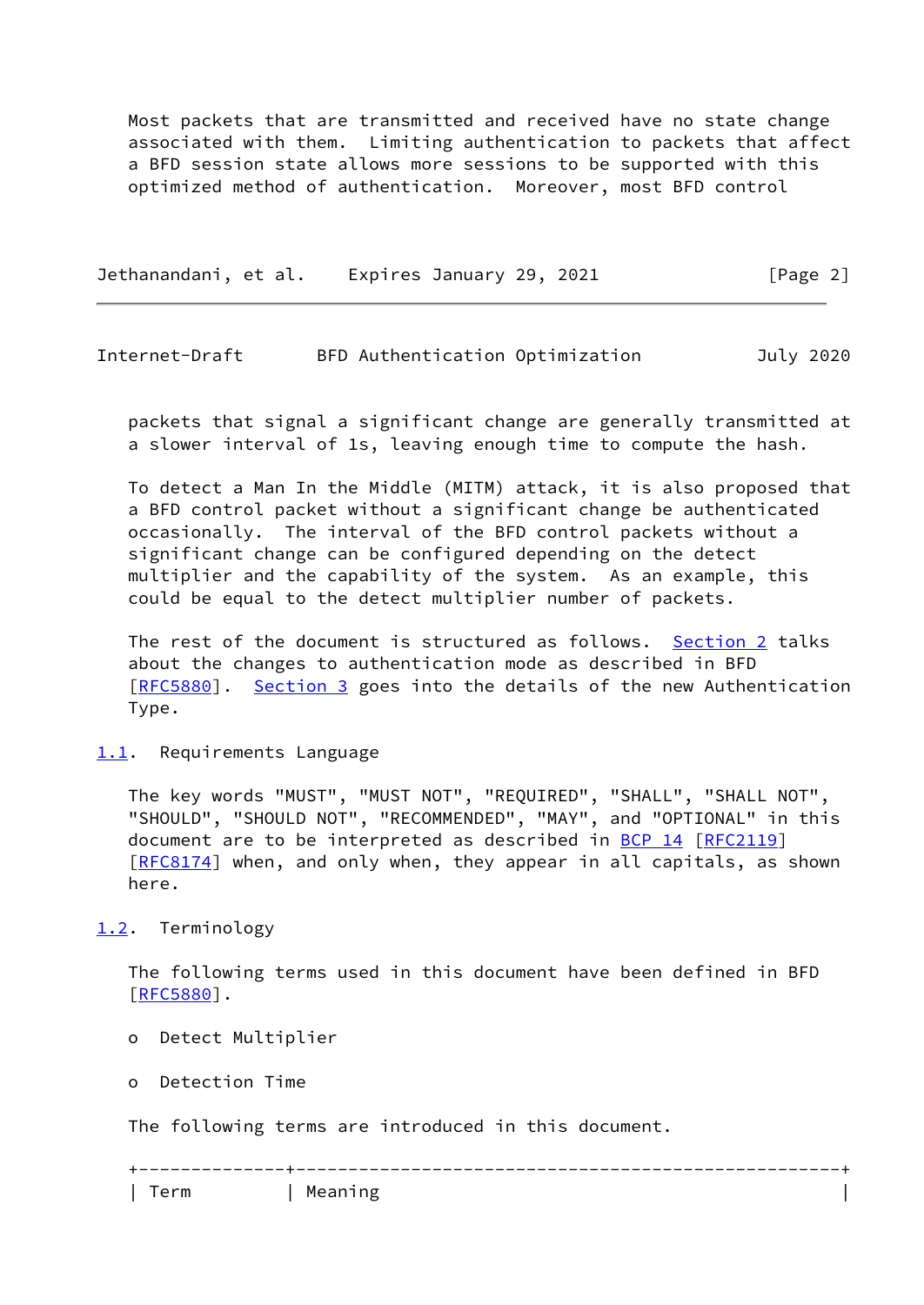| significant | State change, a demand model change (to D bit) or |
|-------------|---------------------------------------------------|
| change      | a poll sequence change (P or F bit).              |
| configured  | Interval at which BFD control packets are         |
| interval    | authenticated in the UP state.                    |

Jethanandani, et al. Expires January 29, 2021 [Page 3]

<span id="page-3-1"></span>

| Internet-Draft |  | BFD Authentication Optimization |  |  | July 2020 |
|----------------|--|---------------------------------|--|--|-----------|
|----------------|--|---------------------------------|--|--|-----------|

### <span id="page-3-0"></span>[2](#page-3-0). Authentication Mode

 The cryptographic authentication mechanisms specified in BFD [\[RFC5880](https://datatracker.ietf.org/doc/pdf/rfc5880)] describes enabling and disabling of authentication as a one time operation. As a security precaution, it mentions that authentication state be allowed to change at most once. Once enabled, every packet must have Authentication Bit set and the associated Authentication Type appended. In addition, it states that an implementation SHOULD NOT allow the authentication state to be changed based on the receipt of a BFD control packet.

 This document proposes that the authentication mode be modified to be enabled on demand. Instead of authenticating every packet, BFD peers are configured for which packets need to be authenticated, and authenticate only those packets. Rest of the packets can be transmitted and received without authentication. For example, the two ends can be configured such that BFD control packets that indicate a significant change should be authenticated and enable authentication on those packets only. If the two ends have previously been configured as such, but at least one side decides not to authenticate a significant change packet, then the BFD session will fail to come up.

 This proposal outlines which BFD control packets need to be authenticated (carry the A-bit), and which packets can be transmitted or received without authentication enabled. A BFD control packet that fails authentication is discarded, or a BFD control packet that was supposed to be authenticated, but was not, e.g. a significant change packet, is discarded. However, there is no change to the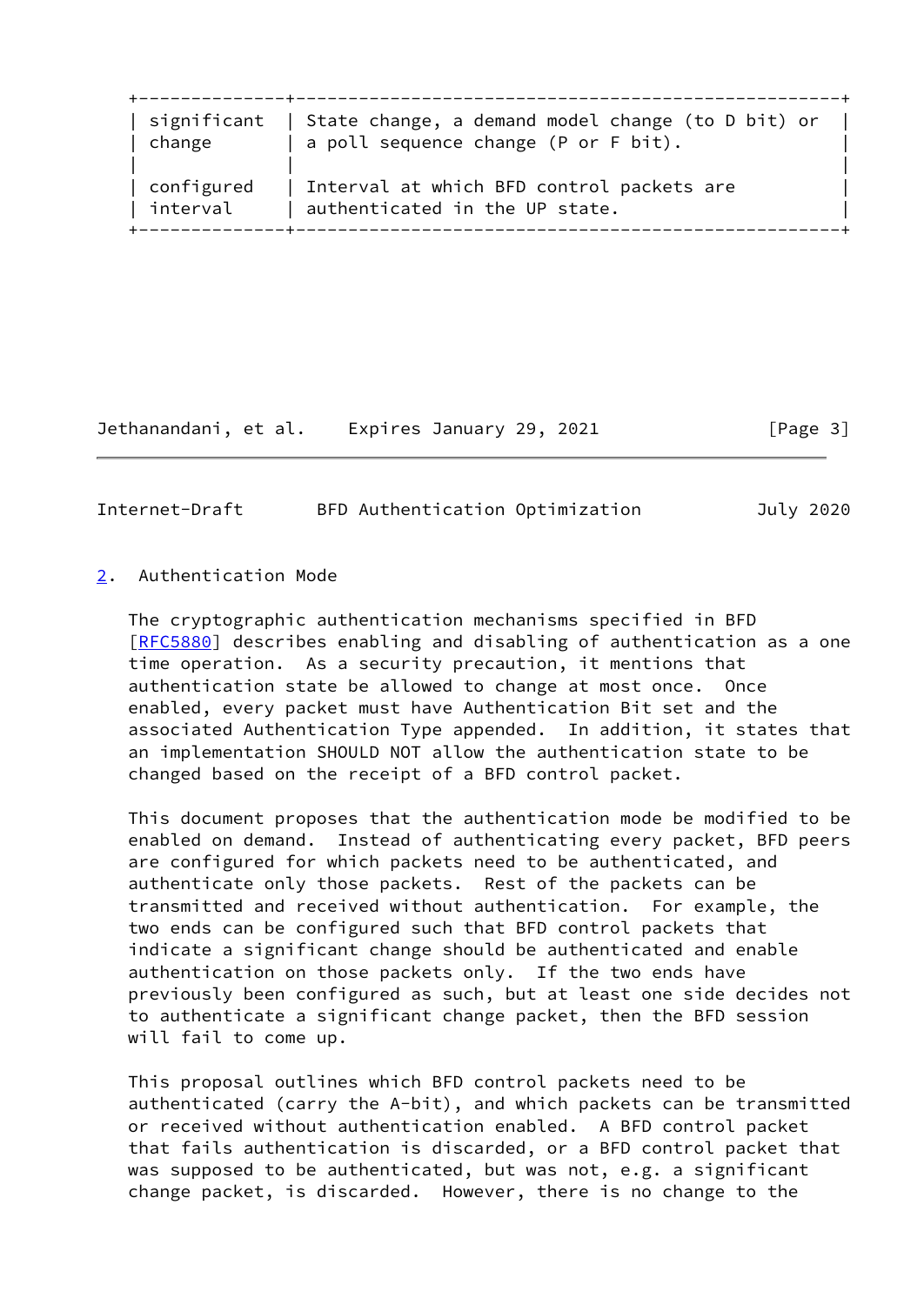state machine for BFD, as the decision of a significant change is still decided by how many valid consecutive packets were received, authenticated or otherwise.

 The following table summarizes when the A bit should be set. The table should be read with the column indicating the BFD state the receiver is currently in, and the row indicating the BFD state the receiver might transition to based on the BFD control packet received. The interesection of the two indicates whether the received BFD control packet should have the A bit set (Auth), no authentication is needed (NULL), most packets are NULL AUTH (Select) or the state transition is not applicable. The BFD state refers to the states in BFD state machine described in [Section 6.2](#page-7-2) of BFD [\[RFC5880](https://datatracker.ietf.org/doc/pdf/rfc5880)].

| Jethanandani, et al. | Expires January 29, 2021 | [Page 4] |
|----------------------|--------------------------|----------|
|----------------------|--------------------------|----------|

<span id="page-4-0"></span>

| Internet-Draft |             |              |                                                                                                                  | BFD Authentication Optimization |      |                                                                                                                                                                     | July 2020 |
|----------------|-------------|--------------|------------------------------------------------------------------------------------------------------------------|---------------------------------|------|---------------------------------------------------------------------------------------------------------------------------------------------------------------------|-----------|
|                | Read        |              | Auth : Authenticate BFD control packet<br>n/a : Invalid state transition.<br>-------+--------+--------+--------+ | packets authenticated.          |      | : On state change from <column> to <row><br/>NULL : No Authentication. Use NULL AUTH Type.<br/>Select : Most packets NULL AUTH. Selective (periodic)</row></column> |           |
|                |             |              | DOWN   INIT<br>--+--------+---------+-------+                                                                    |                                 | I UP |                                                                                                                                                                     |           |
|                | <b>DOWN</b> | $\mathbb{R}$ | -----+--------+--------+-------+                                                                                 | NULL   Auth                     | Auth |                                                                                                                                                                     |           |
|                | INIT        |              | -------+--------+--------+-------+                                                                               | Auth   NULL                     | n/a  |                                                                                                                                                                     |           |
|                | UP.         |              |                                                                                                                  | Auth   Auth   Select            |      |                                                                                                                                                                     |           |

Optimized Authentication Map

 If P or F bit changes value, the BFD control packet MUST be authenticated. If the D bit changes value, the BFD control packet MUST be authenticated.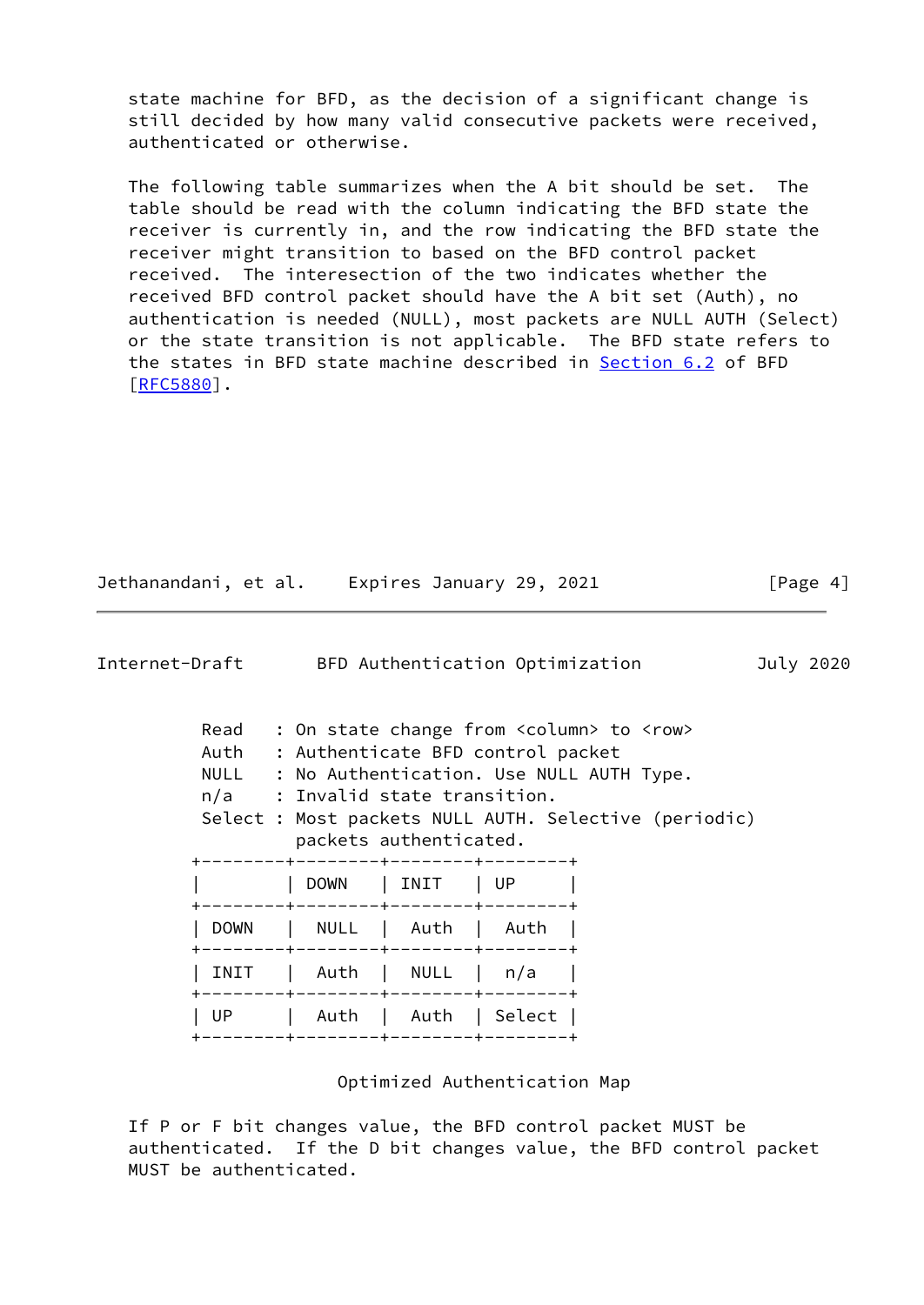All packets already carry the sequence number. The NULL AUTH packets MUST contain the Type specified in **[Section 3.](#page-5-0)** This enables a monotonically increasing sequence number to be carried in each packet, and prevents man-in-the-middle from capturing and replaying the same packet again. Since all packets still carry a sequence number, the logic for sequence number maintenance remains unchanged from BFD [\[RFC5880](https://datatracker.ietf.org/doc/pdf/rfc5880)]. If at a later time, a different scheme is adopted for changing sequence number, e.g. Secure BFD Sequence Numbers  $[\underline{I-D.ietf-bfd-secure-sequence-numbers}]$ , this method can use the updated scheme without any impact.

 Most packets transmitted on a BFD session are BFD UP packets. Authenticating a small subset of these packets, for example, a detect multiplier number of packets per configured interval, significantly reduces the computational demand for the system while maintaining security of the session across the configured interval. A minimum of Detect Multiplier packets MUST be transmitted per configured interval. This ensures that the BFD session should see at least one authenticated packet during that interval.

<span id="page-5-0"></span>[3](#page-5-0). NULL Auth Type

This section describes a new Authentication Type as:

| Jethanandani, et al. | Expires January 29, 2021 | [Page 5] |
|----------------------|--------------------------|----------|
|                      |                          |          |

<span id="page-5-1"></span>Internet-Draft BFD Authentication Optimization July 2020

 $0$  1 2 3 0 1 2 3 4 5 6 7 8 9 0 1 2 3 4 5 6 7 8 9 0 1 2 3 4 5 6 7 8 9 0 1 +-+-+-+-+-+-+-+-+-+-+-+-+-+-+-+-+-+-+-+-+-+-+-+-+-+-+-+-+-+-+-+-+ | Auth Type | Auth Len | Auth Key ID | Reserved | +-+-+-+-+-+-+-+-+-+-+-+-+-+-+-+-+-+-+-+-+-+-+-+-+-+-+-+-+-+-+-+-+ | Sequence Number | +-+-+-+-+-+-+-+-+-+-+-+-+-+-+-+-+-+-+-+-+-+-+-+-+-+-+-+-+-+-+-+-+

NULL Auth Type

where:

 Auth Type: The Authentication Type, which in this case is TBD (NULL, to be assigned by IANA)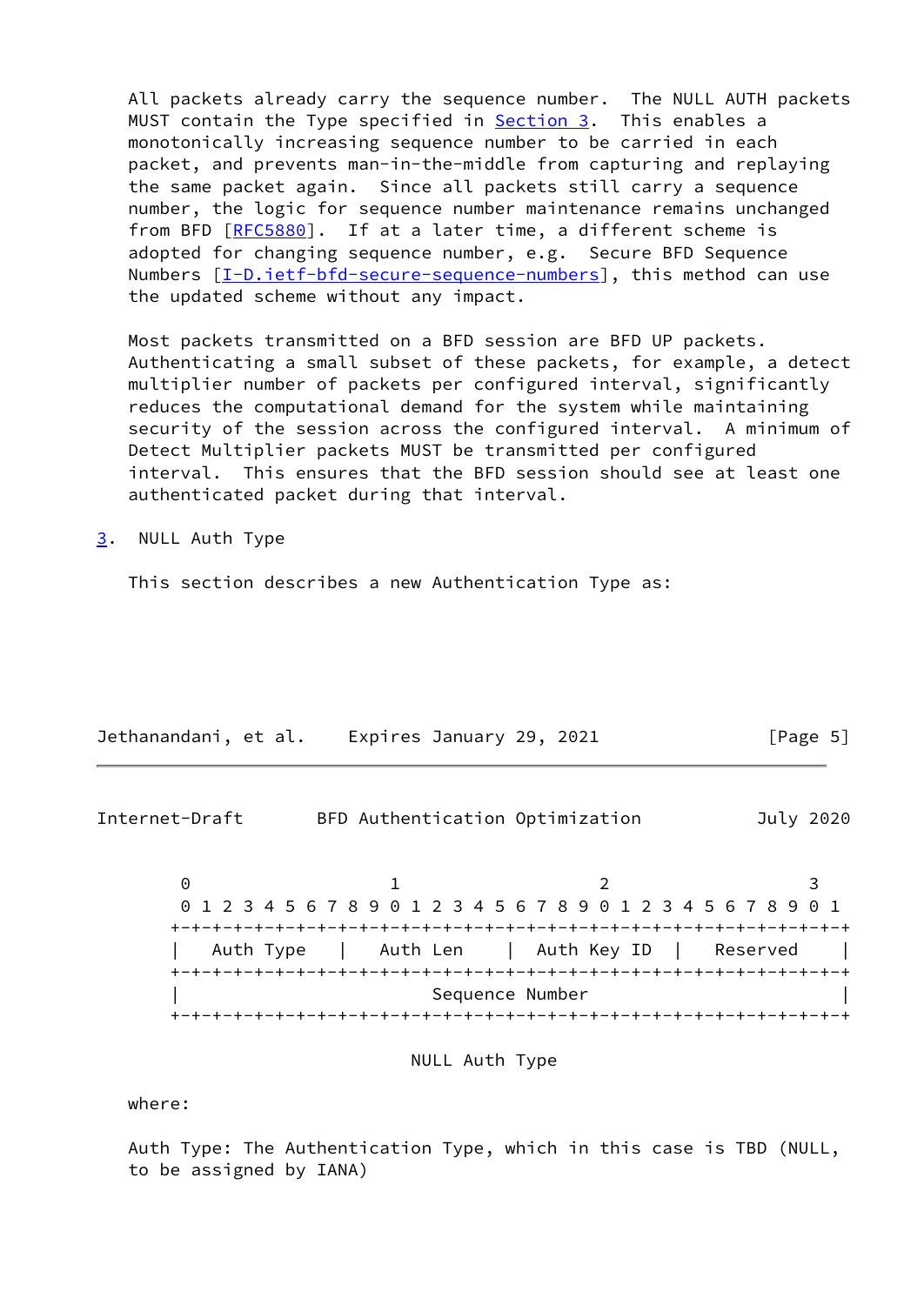Auth Len: The length of the NULL Auth Type, in bytes i.e. 8 bytes

 Auth Key ID: The authentication key ID in use for this packet. Must be set to zero.

 Reserved: This byte MUST be set to zero on transmit and ignored on receive.

 Sequence Number: The sequence number for this packet. Implementation may use sequence numbers (bfd.XmitAuthSeq) as defined in BFD [\[RFC5880](https://datatracker.ietf.org/doc/pdf/rfc5880)], or secure sequence numbers as defined in Secure BFD Sequence Numbers  $[I-D.iett-bfd-secure-sequence-numbers]$ .

 The NULL Auth Type must be used for all packets that are not authenticated. This protects against replay-attacks by allowing the session to maintain an incrementing sequence number for all packets (authenticated and un-authenticated).

 In the future, if a new scheme is adopted for changing the sequence number, this method can adopt the new scheme without any impact.

<span id="page-6-0"></span>[4](#page-6-0). IANA Considerations

 This document requests an update to the registry titled "BFD Authentication Types". IANA is requested to assign a new BFD Auth Type for "NULL" (see [Section 3](#page-5-0)).

 Note to RFC Editor: this section may be removed on publication as an RFC.

| Jethanandani, et al. | Expires January 29, 2021 | [Page 6] |
|----------------------|--------------------------|----------|
|----------------------|--------------------------|----------|

<span id="page-6-2"></span>Internet-Draft BFD Authentication Optimization July 2020

### <span id="page-6-1"></span>[5](#page-6-1). Security Considerations

 The approach described in this document enhances the ability to authenticate a BFD session by taking away the onerous requirement that every BFD control packet be authenticated. By authenticating packets that affect the state of the session, the security of the BFD session is maintained. In this mode, packets that are a significant change but are not authenticated, are dropped by the system.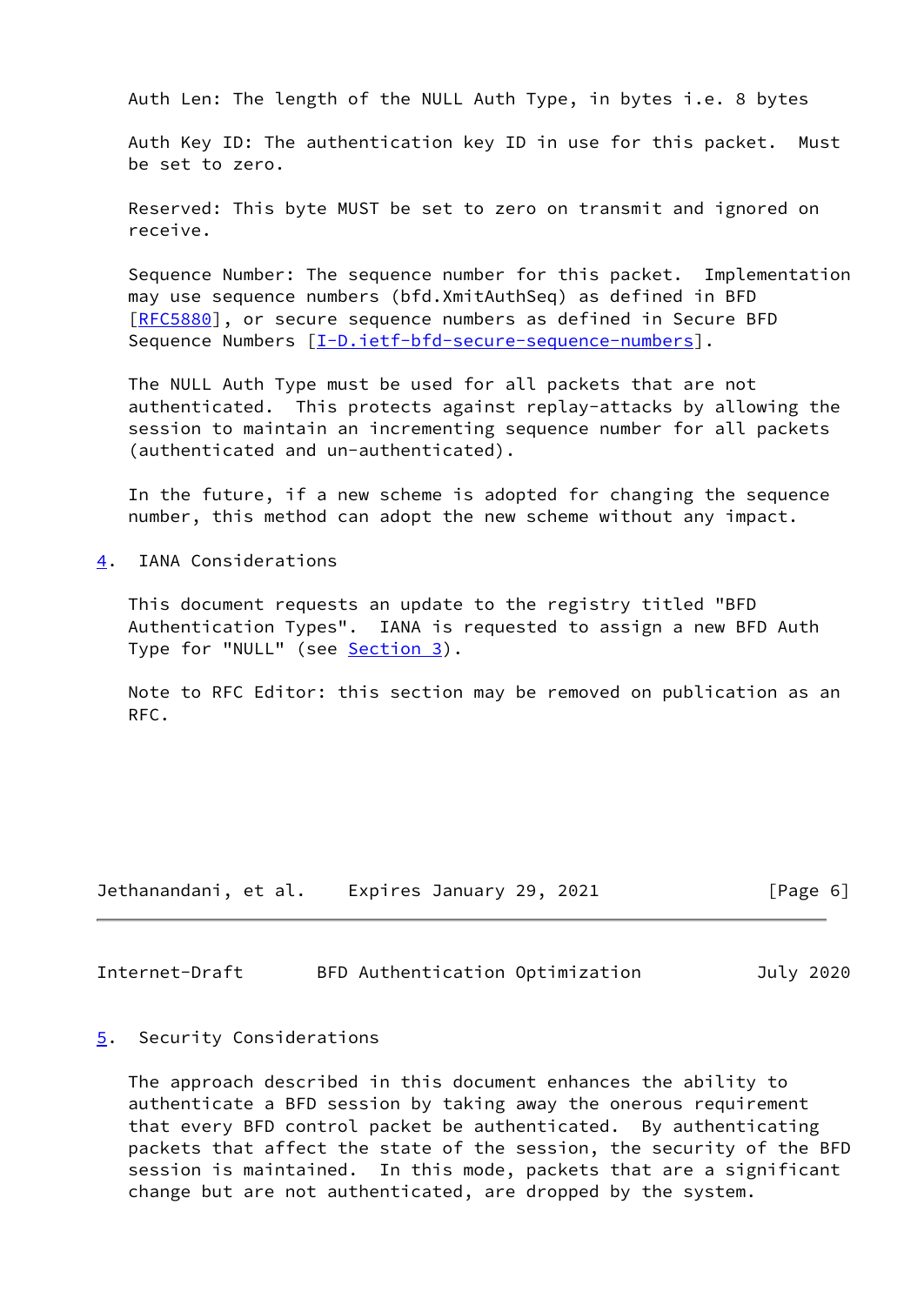Therefore, a malicious user that tries to inject a non-authenticated packet, e.g. with a Down state to take a session down will fail. That combined with the proposal of using sequence number defined in Secure BFD Sequence Numbers  $[\underline{I-D.i}etf-bfd-secure-sequence-numbers]$ further enhances the security of BFD sessions.

- <span id="page-7-0"></span>[6](#page-7-0). References
- <span id="page-7-1"></span>[6.1](#page-7-1). Normative References
	- [I-D.ietf-bfd-secure-sequence-numbers]

<span id="page-7-4"></span> Jethanandani, M., Agarwal, S., Mishra, A., Saxena, A., and A. DeKok, "Secure BFD Sequence Numbers", [draft-ietf-bfd](https://datatracker.ietf.org/doc/pdf/draft-ietf-bfd-secure-sequence-numbers-05) [secure-sequence-numbers-05](https://datatracker.ietf.org/doc/pdf/draft-ietf-bfd-secure-sequence-numbers-05) (work in progress), February 2020.

- [RFC2119] Bradner, S., "Key words for use in RFCs to Indicate Requirement Levels", [BCP 14](https://datatracker.ietf.org/doc/pdf/bcp14), [RFC 2119](https://datatracker.ietf.org/doc/pdf/rfc2119), DOI 10.17487/RFC2119, March 1997, <[https://www.rfc-editor.org/info/rfc2119>](https://www.rfc-editor.org/info/rfc2119).
- [RFC5880] Katz, D. and D. Ward, "Bidirectional Forwarding Detection (BFD)", [RFC 5880,](https://datatracker.ietf.org/doc/pdf/rfc5880) DOI 10.17487/RFC5880, June 2010, <[https://www.rfc-editor.org/info/rfc5880>](https://www.rfc-editor.org/info/rfc5880).
- [RFC8174] Leiba, B., "Ambiguity of Uppercase vs Lowercase in [RFC](https://datatracker.ietf.org/doc/pdf/rfc2119) [2119](https://datatracker.ietf.org/doc/pdf/rfc2119) Key Words", [BCP 14](https://datatracker.ietf.org/doc/pdf/bcp14), [RFC 8174,](https://datatracker.ietf.org/doc/pdf/rfc8174) DOI 10.17487/RFC8174, May 2017, [<https://www.rfc-editor.org/info/rfc8174](https://www.rfc-editor.org/info/rfc8174)>.

<span id="page-7-2"></span>[6.2](#page-7-2). Informative References

- [RFC1321] Rivest, R., "The MD5 Message-Digest Algorithm", [RFC 1321,](https://datatracker.ietf.org/doc/pdf/rfc1321) DOI 10.17487/RFC1321, April 1992, <[https://www.rfc-editor.org/info/rfc1321>](https://www.rfc-editor.org/info/rfc1321).
- [RFC6151] Turner, S. and L. Chen, "Updated Security Considerations for the MD5 Message-Digest and the HMAC-MD5 Algorithms", [RFC 6151,](https://datatracker.ietf.org/doc/pdf/rfc6151) DOI 10.17487/RFC6151, March 2011, <[https://www.rfc-editor.org/info/rfc6151>](https://www.rfc-editor.org/info/rfc6151).

Jethanandani, et al. Expires January 29, 2021 [Page 7]

<span id="page-7-3"></span>Internet-Draft BFD Authentication Optimization July 2020

[RFC6194] Polk, T., Chen, L., Turner, S., and P. Hoffman, "Security